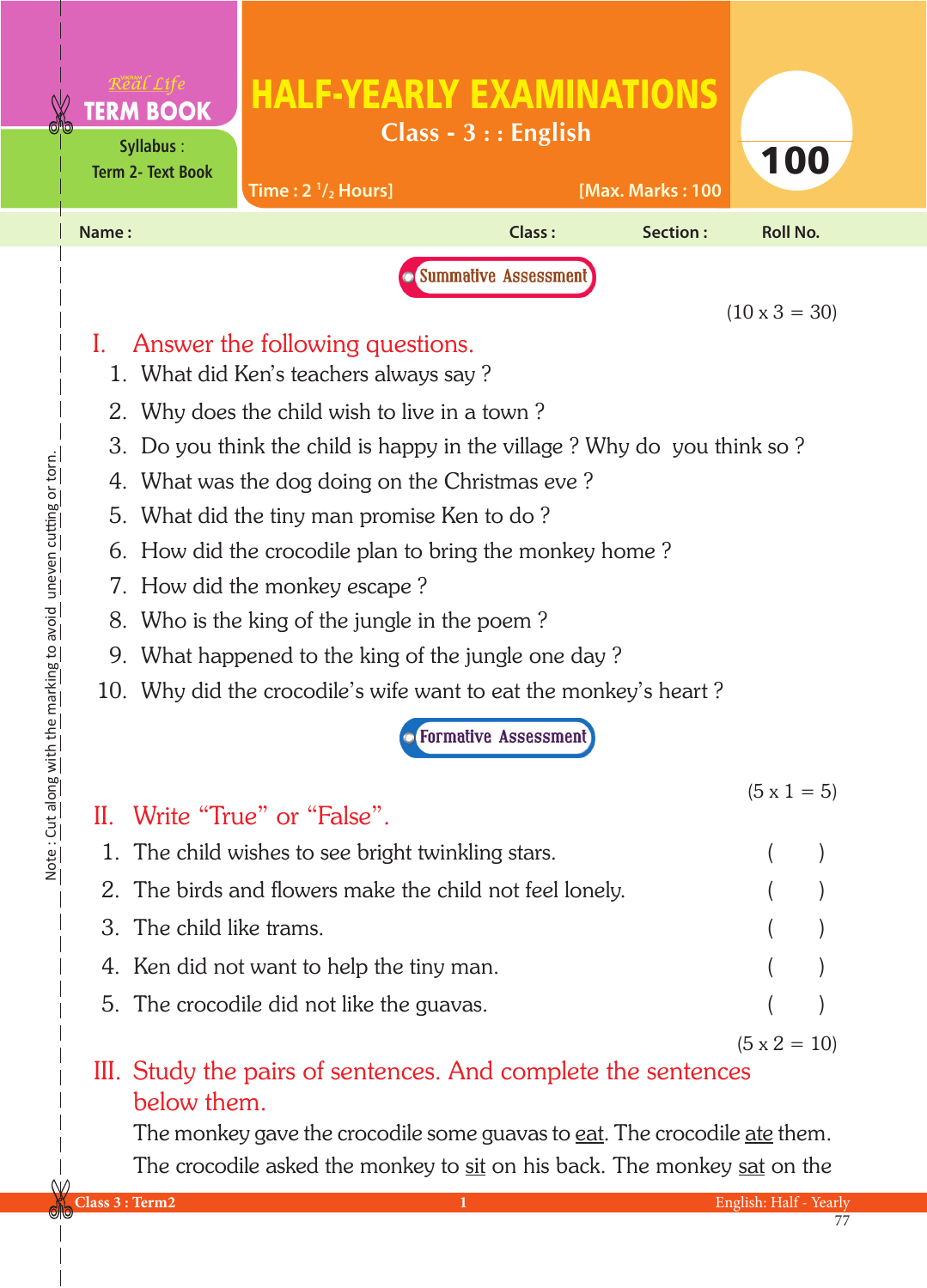back of the crocodile.

do did give gave become became fly flew find found

- 1. The crocodile asked the monkey to \_\_\_\_\_\_\_\_\_\_\_\_\_ him some guavas. The monkey \_\_\_\_\_\_\_\_\_\_\_\_\_ them.
- 2. Alpana wanted to \_\_\_\_\_\_\_\_\_\_\_\_\_\_ the class leader. She worked hard, secured first rank in the class and  $\frac{1}{1}$  the class leader.
- 3. The teacher asked Marium to \_\_\_\_\_\_\_\_\_\_\_\_\_\_\_\_\_\_ some words in the puzzle. Marium **all of them.**
- 4. I have learnt how to \_\_\_\_\_\_\_\_\_\_\_\_\_\_ kites. Yesterday, I \_\_\_\_\_\_\_\_\_\_\_\_ten kites.
- 5. " **washim washim washim washim washim washim washim washim washim washim washim washim washim washim washim washim washim washim washim washim washim washim washim washim washim washim washim washim washim washim washim** school itself", Renu replied.

## IV. Match the following.

 $(5 \times 1 = 5)$ 

| 1. If you work hard,        | $($ $)$ a) he'll run away.         |
|-----------------------------|------------------------------------|
| 2. If you run fast,         | $($ $)$ b) we'll get a holiday.    |
| 3. If he sees a dog,        | $($ $)$ c) I'll give you a toffee. |
| 4. If it rains heavily,     | $($ $)$ d) you will win the race.  |
| 5. If you allow me to play, | e) you'll get 1st rank.            |

 $(5 \times 1 = 5)$ 

## V. Write two rhyming words for each of the following words.

| $1.$ fall | the control of the control of the control of                                                                                                                                                                                                                                                                                                                                                                             |  |
|-----------|--------------------------------------------------------------------------------------------------------------------------------------------------------------------------------------------------------------------------------------------------------------------------------------------------------------------------------------------------------------------------------------------------------------------------|--|
|           | 2. men $\frac{1}{\sqrt{1-\frac{1}{2}}}\frac{1}{\sqrt{1-\frac{1}{2}}}\frac{1}{\sqrt{1-\frac{1}{2}}}\frac{1}{\sqrt{1-\frac{1}{2}}}\frac{1}{\sqrt{1-\frac{1}{2}}}\frac{1}{\sqrt{1-\frac{1}{2}}}\frac{1}{\sqrt{1-\frac{1}{2}}}\frac{1}{\sqrt{1-\frac{1}{2}}}\frac{1}{\sqrt{1-\frac{1}{2}}}\frac{1}{\sqrt{1-\frac{1}{2}}}\frac{1}{\sqrt{1-\frac{1}{2}}}\frac{1}{\sqrt{1-\frac{1}{2}}}\frac{1}{\sqrt{1-\frac{1}{2}}}\frac{1}{$ |  |
| 3. fear   | <u> 1990 - Jan Alexandri, politik eta politik eta politik eta politik eta politik eta politik eta politik eta po</u>                                                                                                                                                                                                                                                                                                     |  |
| 4. van    | <u> 1980 - Andrea Station Barbara, amerikan per</u>                                                                                                                                                                                                                                                                                                                                                                      |  |
|           |                                                                                                                                                                                                                                                                                                                                                                                                                          |  |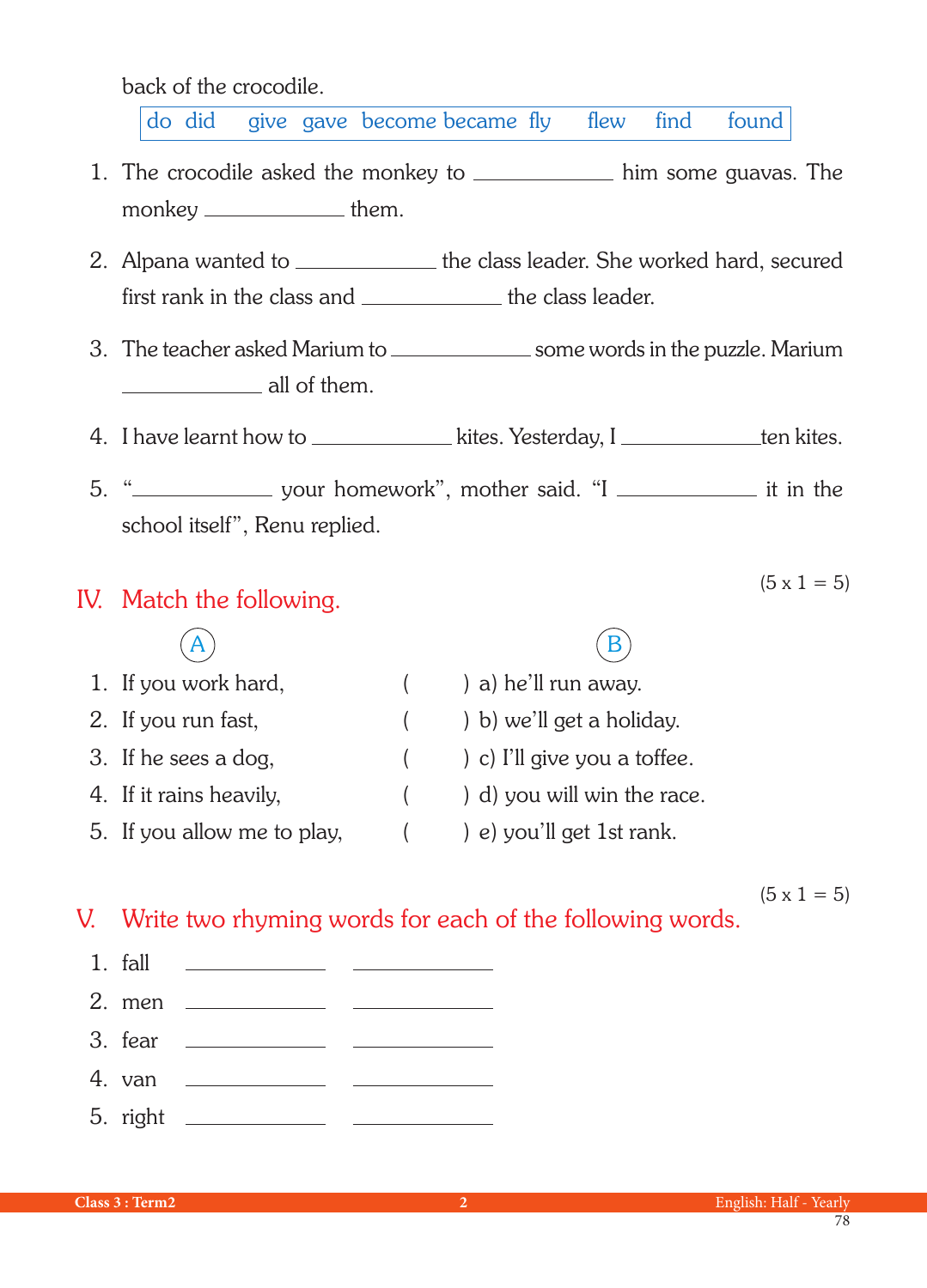$(5 \times 1 = 5)$ 

|                               |                                                                        | VI. Complete the following sentences using the clues given. |                                         |     |                                                                                                                                                                                                                                      |                                                                         |                                              |
|-------------------------------|------------------------------------------------------------------------|-------------------------------------------------------------|-----------------------------------------|-----|--------------------------------------------------------------------------------------------------------------------------------------------------------------------------------------------------------------------------------------|-------------------------------------------------------------------------|----------------------------------------------|
| ଔ⊚                            |                                                                        |                                                             |                                         |     | E.g: I wish I had a Barbie doll.                                                                                                                                                                                                     |                                                                         |                                              |
|                               |                                                                        |                                                             |                                         |     | (you had a Barbie doll)                                                                                                                                                                                                              |                                                                         |                                              |
|                               |                                                                        |                                                             |                                         |     |                                                                                                                                                                                                                                      |                                                                         |                                              |
|                               |                                                                        |                                                             |                                         |     | (you had a small bicycle)                                                                                                                                                                                                            |                                                                         |                                              |
|                               |                                                                        |                                                             |                                         |     |                                                                                                                                                                                                                                      |                                                                         |                                              |
|                               |                                                                        |                                                             |                                         |     | (you got a first rank in the class)                                                                                                                                                                                                  |                                                                         |                                              |
|                               |                                                                        |                                                             |                                         |     |                                                                                                                                                                                                                                      |                                                                         |                                              |
|                               |                                                                        |                                                             | (your father bought a computer for you) |     |                                                                                                                                                                                                                                      |                                                                         |                                              |
|                               |                                                                        |                                                             |                                         |     |                                                                                                                                                                                                                                      | 4. I wish                                                               |                                              |
|                               |                                                                        |                                                             |                                         |     | (you could go to a friend's birthday)                                                                                                                                                                                                |                                                                         |                                              |
|                               |                                                                        |                                                             |                                         |     |                                                                                                                                                                                                                                      |                                                                         |                                              |
|                               |                                                                        |                                                             |                                         |     |                                                                                                                                                                                                                                      | (you could go on excursion with your friends)                           |                                              |
|                               |                                                                        |                                                             |                                         |     |                                                                                                                                                                                                                                      |                                                                         | $(6 \times 1 = 6)$                           |
| uneven cutting or torn.       |                                                                        |                                                             |                                         |     |                                                                                                                                                                                                                                      | VII. Correct the spellings of the following words and write them in the |                                              |
|                               |                                                                        | space provided.                                             |                                         |     |                                                                                                                                                                                                                                      |                                                                         |                                              |
| ong with the marking to avoid |                                                                        | 1. Subjact                                                  |                                         |     |                                                                                                                                                                                                                                      | – <u>____________</u> 4. Dictionery –                                   | the control of the control of the control of |
|                               |                                                                        | 2. Warried                                                  |                                         |     |                                                                                                                                                                                                                                      |                                                                         |                                              |
|                               |                                                                        |                                                             |                                         |     |                                                                                                                                                                                                                                      |                                                                         |                                              |
|                               |                                                                        |                                                             |                                         |     |                                                                                                                                                                                                                                      |                                                                         |                                              |
| $rac{1}{2}$                   | $(6 \times 1 = 6)$<br>VIII. Write the meanings of the following words. |                                                             |                                         |     |                                                                                                                                                                                                                                      |                                                                         |                                              |
| Note                          |                                                                        | 1. repeated                                                 |                                         |     |                                                                                                                                                                                                                                      |                                                                         |                                              |
|                               |                                                                        | 2. adamant                                                  |                                         |     |                                                                                                                                                                                                                                      |                                                                         |                                              |
|                               |                                                                        | 3. trapped                                                  |                                         |     | <u>and the state of the state of the state</u>                                                                                                                                                                                       |                                                                         |                                              |
|                               |                                                                        | 4. scared                                                   |                                         | $=$ | <u> 1990 - Johann Barbara, martin a</u>                                                                                                                                                                                              |                                                                         |                                              |
|                               |                                                                        | 5. worried                                                  |                                         |     | <u> 1990 - John Harry Harry Harry Harry Harry Harry Harry Harry Harry Harry Harry Harry Harry Harry Harry Harry Harry Harry Harry Harry Harry Harry Harry Harry Harry Harry Harry Harry Harry Harry Harry Harry Harry Harry Harr</u> |                                                                         |                                              |
|                               |                                                                        | 6. agreed                                                   |                                         |     |                                                                                                                                                                                                                                      |                                                                         |                                              |

 $\overline{\phantom{a}}$